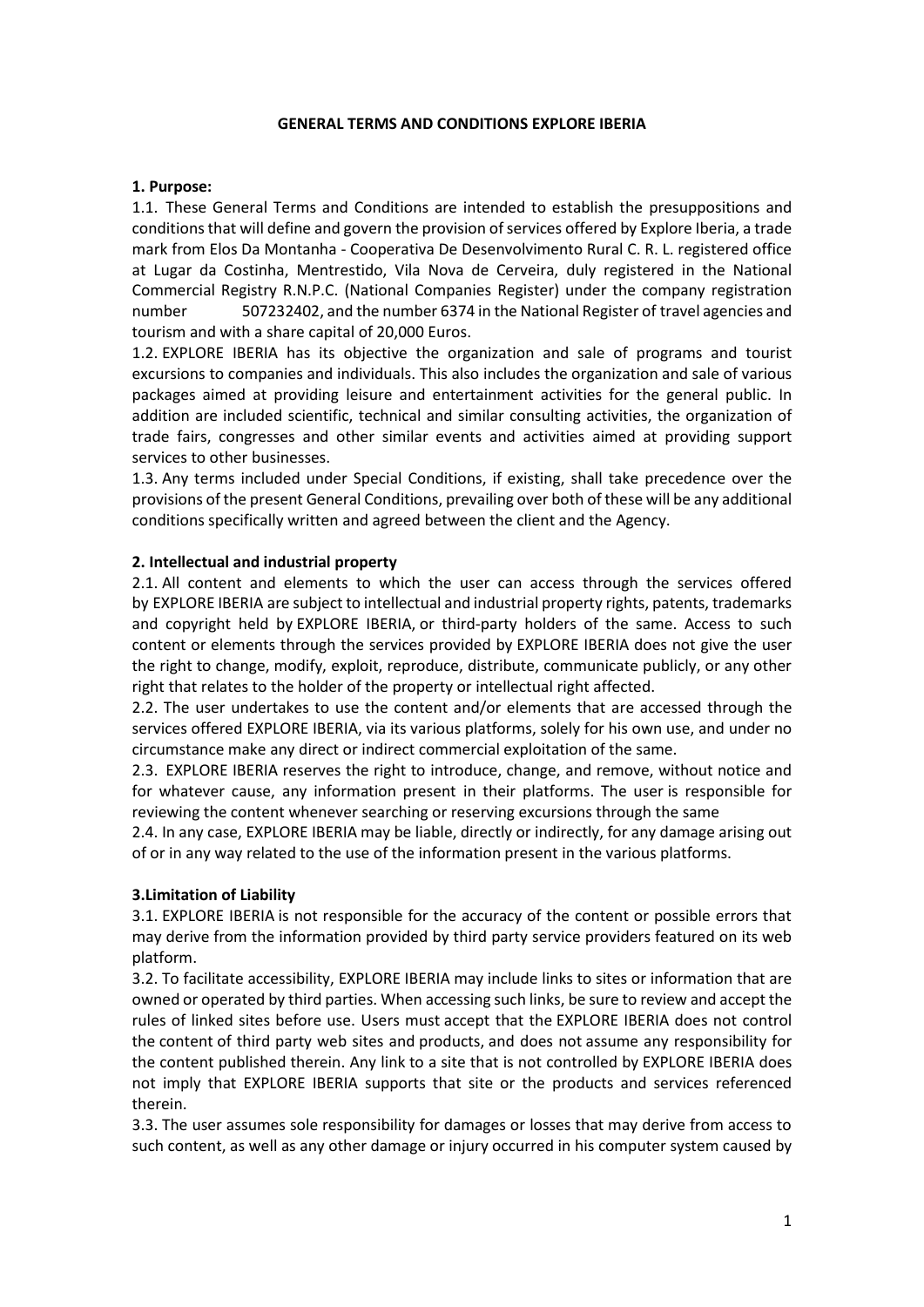any material downloaded or otherwise obtained through the use of the services listed or for any loss of data caused by downloading such material.

3.4. Thus EXPLORE IBERIA shall not be liable for any damages or losses arising from infractions by any user that affect the rights of any other user or third parties, including the rights of copyright, trademarks, patents, confidential information, and any other rights of intellectual and industrial property, or the dissemination of content or propaganda of a racist, xenophobic, pornographic, terrorist nature or that acts against human and/or animal rights.

### **4. Privacy and confidentiality**

4.1. The collection of data relating to user identification may be performed via the web site, email, telephone or face to face and will be processed in accordance with the practices approved by the National Commission for Data Protection. Such collection of data will be managed in accordance with the strictest security rules.

4.2. All data collected through user-registration on the site are completely confidential and are destined for the management of clients and services of EXPLORE IBERIA , as well as Marketing activities of the same company. Thus, all user-registration data are completely confidential and will be used exclusively for communicating news and in serving users in the best possible way as well as creating proposals that match specific user interests.

4.3. All employees of the entity responsible for the processing of personal data are bound by an obligation of secrecy and confidentiality in relation to the data to which they have access through the process of entering such data onto their computers, being duly informed of the importance of fulfilling the statutory requirement of secrecy and being required to meet their corresponding responsibility.

4.4. The user accepts that EXPLORE IBERIA may provide to third parties information concerning the habits, interests and group customer interests without disclosing the identity or characteristics of any particular user.

4.5. No external entity to EXPLORE IBERIA has access or can consult these data.

4.6. The Client gives express consent to effect that all information, including personal data, provided during registration, may be communicated to local partners of EXPLORE IBERIA , to assist in the implementation of a program, in particular as regards the tastes, food preferences, health information amongst other.

4.7. The use of any image of participants in programs and platforms of EXPLORE IBERIA will be dependent on the express consent of the Client in writing at the request of EXPLORE IBERIA . If such consent is not given, EXPLORE IBERIA undertakes not to use such image of the participants in its programs and platforms.

# **5. Acceptance of Terms**

5.1. On contracting EXPLORE IBERIA , the Client acknowledges and accepts all of the Terms and Conditions set out herein.

5.2. Users who hire services through the platforms of EXPLORE IBERIA, must be of adult age (18 years). In the case of hiring by minors, it is obligatory to have the authorization of the parents or guardians to be able to make use of the service hired. In case of doubt, please contact our customer support service.

5.3. Via the website [www.EXPLOREIBERIA.PT](http://www.exploreiberia.pt/) we collect data through the use of *cookies* and use information from users to analyse their behaviour when navigating on our web page and in this way, make our services more efficient and user-friendly. For more information about how the site [www.EXPLOREIBERIA.PT](http://www.exploreiberia.pt/) uses cookies and how to disable them, please refer to the policy of cookies.

5.4. The present conditions of use do not exclude the possibility of certain services provided through th[e www.EXPLOREIBERIA.PT](http://www.exploreiberia.pt/) website, by virtue of their particular characteristics, being subject to certain specific conditions of use.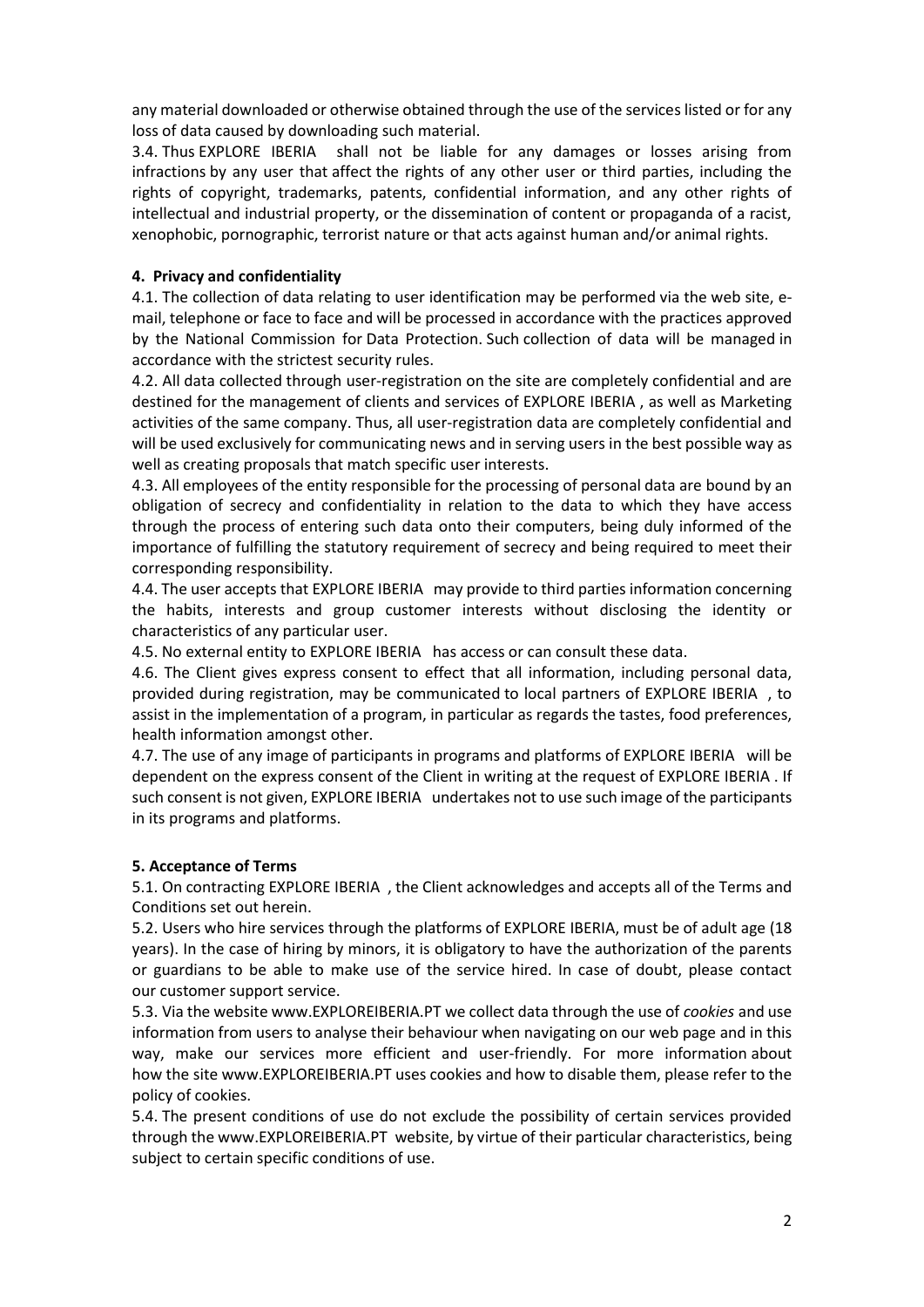## **6. Reservations**

6.1. Fees will be applied to reservations, service charges, changes to reservations and other services in accordance with the amounts established in the price tables which are available for consultation in the respective points of sale, and which are in force at any moment, to which will be added the amounts charged by suppliers, in particular in cases of amendments and cancellation.

6.2. The form for the reservation or service requested must contain all the elements necessary for processing the same.

6.3. The charges referred to in 7.6. apply to each reservation request, provision of services or for the provision of goods and products and shall be debited to the customer at the time of acceptance of the booking, request for the provision of services or the supply of goods and products by the Agency.

6.4 The charges referred to in 7.6. will not be reimbursed to the Client in the event of non-use or take-up of the goods or service which form the object of the booking, as well as for any other reason which is not attributable to the Agency**.**

## **7. Confirmation**

## **7.1. General Conditions:**

The registration of any reservation for programs and tourist excursions of EXPLORE IBERIA, will only be secured in the following way:

7.1.1. Payment of the entire booking in two stages, for reservations more than 45 days ahead;

7.1.2. The request for booking can only be confirmed as effective, after the payment of the first stage of the value stipulated, that is 40% of the total, within 5 days of the date of registration.

7.1.3 The requested reservation will only be confirmed after payment of the second stage, that is 60%, which should be remitted at least 20 days inclusive before the start date.

7.1.4. Payment of any additional services, when requested by the client, in their entirety.

7.1.5. EXPLORE IBERIA reserves the right to cancel any reservation whose payment has not been affected in accordance with the conditions referred to above.

7.1.6. If the registration or reservation for the trip occurs within twenty-one days of the planned start date, the Client accepts that the validity of this Agreement shall be subject to the express communication by the Agency that all the service suppliers have confirmed the conditions laid down for their services to be provided for the requested travel and that the cost of travel is to be paid in full at the time of confirmation.

7.1.7. Without prejudice to the amount to be paid by the Client for the costs relating to effecting reservations and bookings as well as the cost of the trip itself, the client is further obliged to pay all cancellation fees, in accordance with point 9 of these General Conditions, in the event of abandoning the trip.

# **7.2. Special conditions for children:**

Given the diversity of conditions applicable to children, depending on age, the service provider and the dates of travel, it is recommended that clients always question whether special conditions might exist for which, in the face of each specific situation appropriate information will be provided.

### **7.3. Requests for special services**

The travel agency is not responsible for the confirmation or denial of special services on the part of service providers nor offers information concerning possible price supplements which the supplier may require for the provision of such services of a special character. For this reason and for any information that the Client requires about this kind of service, it is recommended that you contact the supplier in question directly.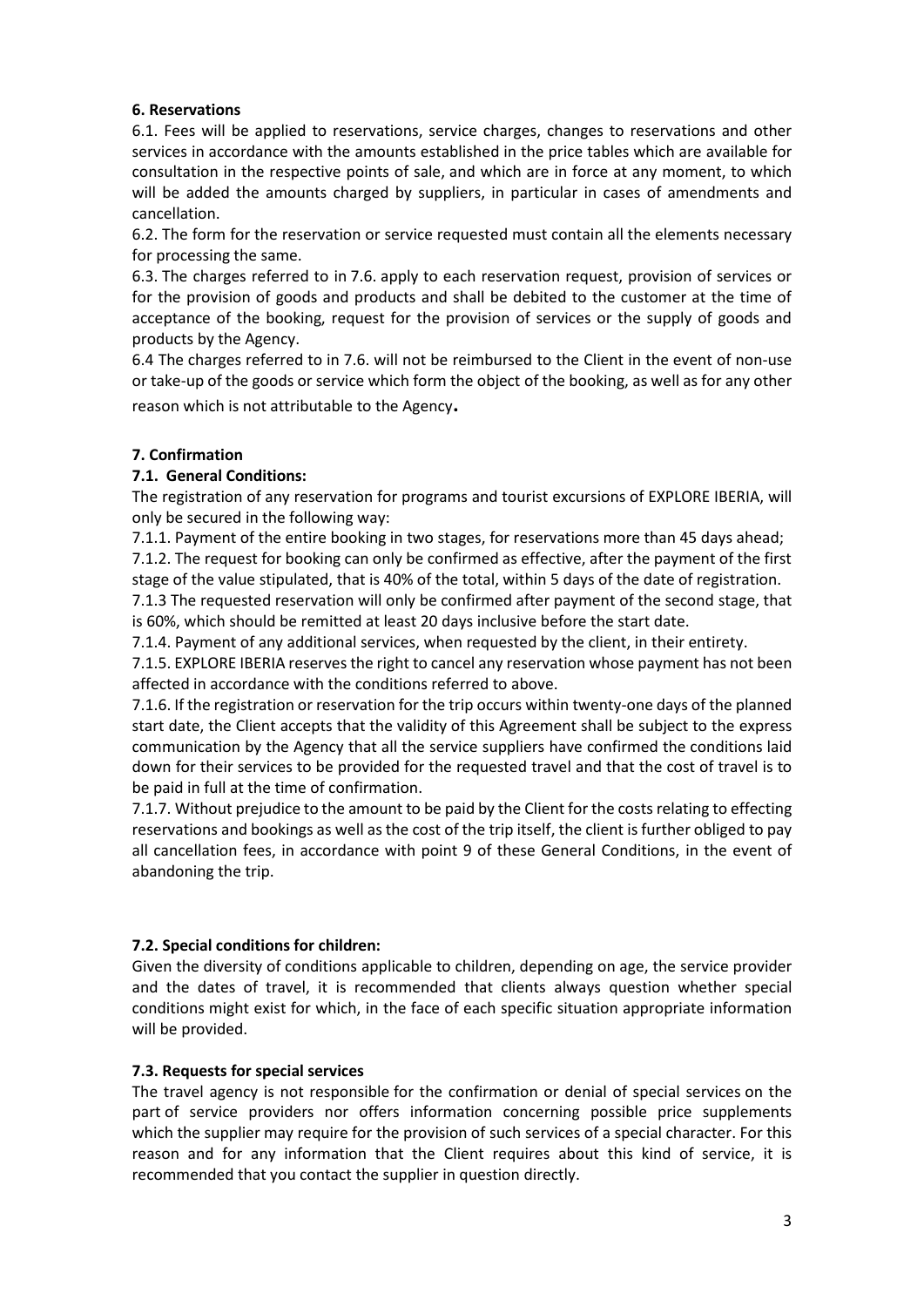## **7.4. Board regimes**

7.4.1. **APA (Bed and Breakfast)** - Breakfast only;

7.4.2. **MP (Half Board)** - includes breakfast and dinner. Drinks are not included; 7.4.3. **PC (Full Board)** - includes breakfast, lunch and dinner. Drinks are not included; 7.4.4. **TI (All Inclusive)** - includes breakfast, lunch, dinner, snacks and drinks such as water, fruit juice and wine. The inclusions can be more comprehensive or restricted depending on the destination and category of accommodation. Clients should confirm with the Agency what is included in TI for your particular reservation.

7.4.5. Any specific request from the Client concerning meals is always dependent on confirmation and may involve the payment of a supplement.

7.4.6. Package trips based on half board or full board do not include meals that coincide with flying times, transport from/to the airport, or time during flight connections.

## **7.5. Accommodation**

7.5.1. For its travel packages, EXPLORE IBERIA, uses entities providing accommodation in rural tourism developments, hotels, manor houses, camp sites and local accommodation.

7.5.1.1. Businesses involved in rural tourism can be classified as follows:

- a) Country Houses
- b) Agro-tourism;
- c) Rural hotels.

7.5.2. EXPLORE IBERIA, undertakes to arrange accommodation by typology within the categories referred to under point

7.5.3. No responsibility is accepted for any special services provided by suppliers.

7.5.4. In the case of groups, and considering the specifications of accommodation types referred to in point 7.5.1. EXPLORE IBERIA, undertakes to arrange within its programs accommodation by typology, with similar services and conditions.

### **7.6. Prices**

7.6.1 The combined travel price is calculated on the basis of exchange rates, freight rates, fuel costs at the time of the user's consultation. This price may vary at the time of booking and confirming the package tour due to subsequent increases in fuel costs. Any price change in the above factors may result in a revision of the final price of the trip, up to 20 days prior to date of travel, such fact being duly communicated by EXPLORE IBERIA, to the Client.

7.6.2. Non- acceptance of any increase in the price of the trip, in accordance with the law, gives the Client the right to cancel the booking under the same terms and conditions as provided for under the heading of Non-Compliance, point 8.

7.6.3. The cost of travel may be changed at the time of calculating the final price of the reservation due to special events, local holidays, local festivals, etc.

7.6.4. Any and all information provided on platforms other than EXPLORE IBERIA, concerning prices and availability of services, is merely approximate and indicative, does not bind EXPLORE IBERIA, nor constitute a contractual offer. For more information, refer to the general conditions for the provision of services by EXPLORE IBERIA.

7.6.5. The price of the trip to the Client shall be final when he has in his possession the reservation document and the final price fully debited, the final price only becoming binding at this moment.

7.6.6. Any changes or modifications requested after sale will incur an administration charge of 15 euros.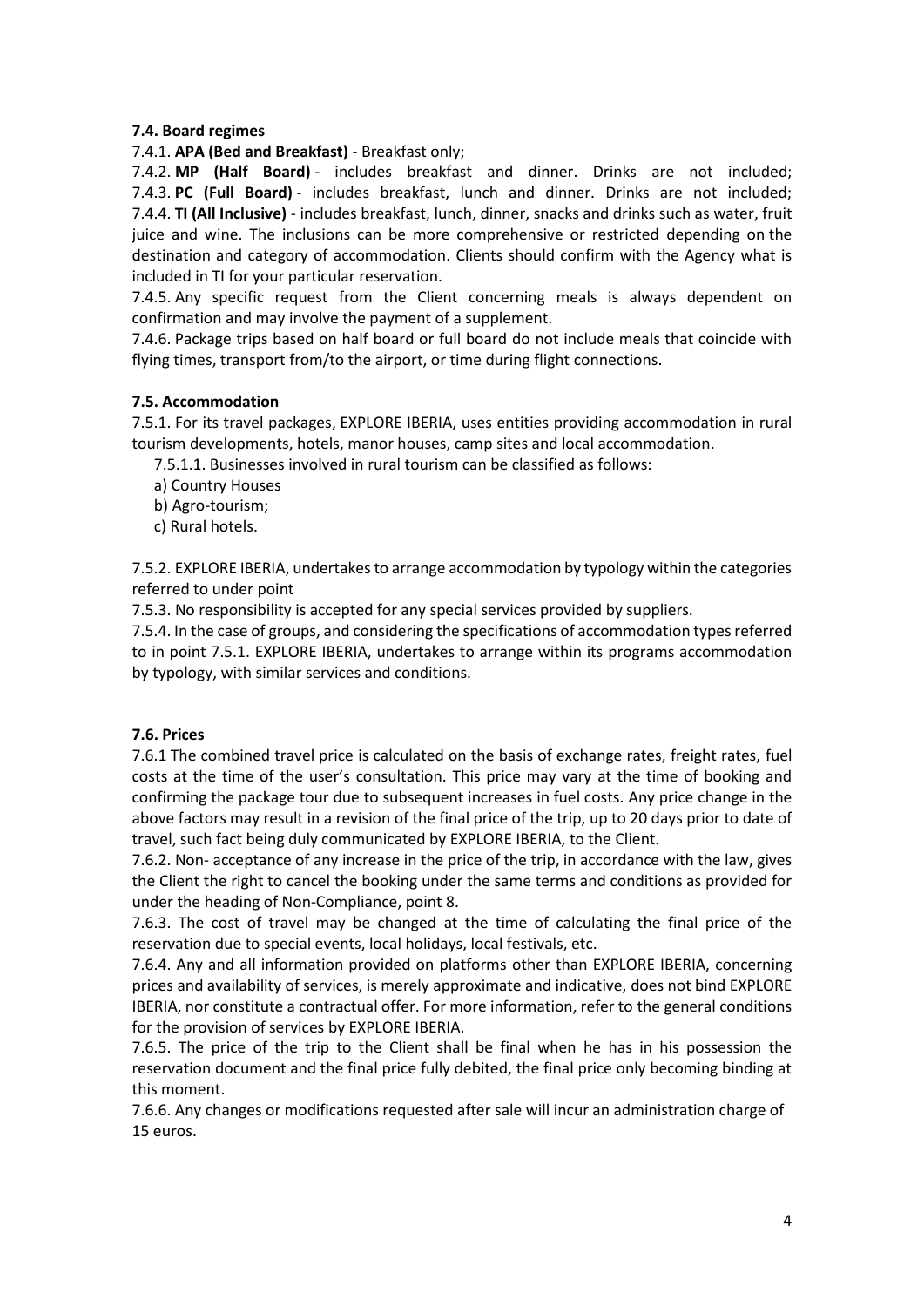7.6.7. The price does not include optional excursions or visits, gratuities and any expenses that are considered personal. The Client should consult in detail inclusions and exclusions for the particular tour package.

7.6.8. The prices of our programs are per person based on shared double room.

7.6.9. In the case of group travel those participants who wish to register individually will be assigned a room partner of the same sex. A limited number of single rooms are available upon payment of single supplement.

The single supplement is mandatory for individual participants who book a place with less than 30 days before the start date. If, after booking, it is possible to find a partner, the single supplement will be refunded in full. Please note that in some of our programs the single room option is not available for all nights.

# **7.7. Rates**

7.7.1. Value Added Tax applicable at the date of travel is included in the price of the service.

# **8. Non-Compliance and Changes.**

## **8.1. Changes made by the agency and operators**

8.1.1. Should there be well-founded reasons to warrant it, the Agency may modify the conditions listed in the Program, in particular the itineraries and departure times or substitute any of the accommodation provided by alternatives of similar category and location.

8.1.2. If unforeseen circumstances force the suspension of the journey, the client will always be entitled to reimbursement of any sums paid.

## **8.2. Non-compliance caused by third parties**

8.2.1. If circumstances not attributable to this Agency result in a failure to fulfil some essential service in the travel program, the Client will be entitled to withdraw from the trip, and receive a refund of all sums paid, or, alternatively, to accept an alteration to the services and any variation in the price.

8.2.2. If such circumstances not attributable to the Agency result in the cancellation of the trip, the customer may opt to participate in an alternative trip through accepting an amendment to the contract and any variation in the price.

8.2.3. If the replacement trip proposed has a lower price, the client will be refunded the difference.

8.2.4. No refund is due for services which, although made available, are not used by the client.

# **8.3. Cancellations of the program by the Agency**

8.3.1. EXPLORE IBERIA reserves the right to cancel a package tour if the number of participants is less than the minimum required. In such cases, the Client will be informed with at least 15 days' notice, thereby releasing the Agency from any responsibility for the cancellation and to refund the Client for all expenses already paid.

# **8.4. Changes requested by clients**

8.4.1. If the service suppliers for the trip in question permit it, whenever a client duly registered for said trip wishes to change their booking to another trip or for the same trip with different departure date, or other permitted changes, a fee will be charged to cover the costs of making such changes. However, should the change be made within 21 days or less prior to the departure date of the trip on which the Client was booked, or if the service providers do not accept the amendment, fees and charges will be made as provided for under the heading "Cancellations". 8.4.2. For each amendment (for example: names, dates, type of apartment or room), there will be a service charge of €15.00.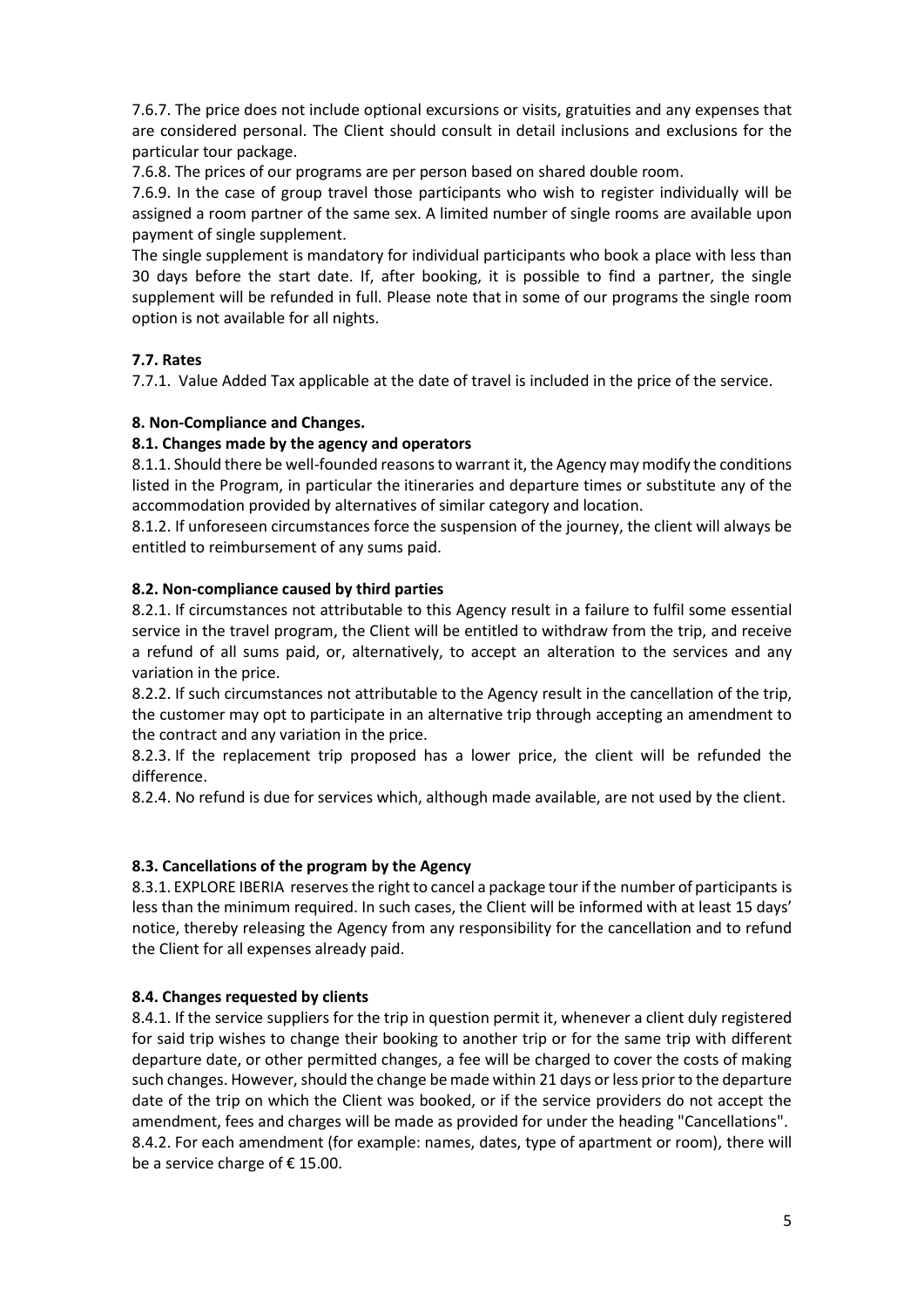## **9. Client Cancellations**

9.1.1. At any time Clients may cancel contracted services with the right to repayment of any sums paid according to the following conditions:

9.1.1.1. If said cancellation occurs with more than 30 days' notice before the start date of the program, a full refund of all payments made by the Client will be available, less a cancellation fee and administration charge.

9.1.1.2. If said cancellation occurs at least 15 days before the start date of the program, the Client will lose 50% of the value paid plus the cancellation fee and administration charge.

9.1.1.3. If said cancellation occurs in less than 15 days from the start date of the program the Client will lose the full value of the program.

9.1.1.4. The Client also loses the value of all additional services that were requested, including insurance, that have non-recoverable charges, regardless of the date of cancellation.

9.1.1.5. In the event of 'no show' by the Client at the scheduled departure time there will be no entitlement to any refund of the amount paid, unless otherwise agreed between both parties.

## **10. Refunds**

10.1. After the start of a program, there will be no refund for services not used by the Client. If, in the case of non-provision of services as envisaged in the program for reasons not attributable to the Agency, it is not possible to arrange a replacement using other equivalent services, the Client has the right to be reimbursed for the difference between the price of the services envisaged and of those effectively rendered, without prejudice to the provisions in paragraph 8.2.4. of these general conditions.

## **11. Documentation**

11.1. Clients must possess in good order all personal and family documents (Citizen's Card, authorization for minors, passports, visas, vaccination and other certificate that might be required. A personal ID is not a valid document for crossing the Portuguese border). The Agency declines any responsibility for the refusal of granting visas or permission for the Client to enter the country. In such cases the conditions laid down for the cancellation of the trip will apply, the Client being also responsible for any further costs ensuing from such a situation.

### **12. Insurances**

12.1. The activities, programs and trips arranged by EXPLORE IBERIA are, in accordance with current legislation, covered by civil liability insurance Fidelidade Policy number RC63594816.

12.2. The Client is obliged to have or acquire specific insurance cover for any activity in which he will participate. The insurance should be appropriate for the type, duration and location of activity or destination of the trip. The Client must provide proof of such insurance to the Agency. 12.3. Failure to purchase or obtain adequate insurance cover for the duration, type and location/destination of the activity by the Client automatically exempts EXPLORE IBERIA, and all its partners and service suppliers, from any and all liability for consequential damage and associated costs, which the Client may incur.

12.4. EXPLORE IBERIA offers to all its customers the option of contracting on their behalfspecific insurance suitable for carrying out the planned activities.

### **13. Means of Payment:**

13.1. The Client may pay for the services through a debit reference number, bank transfer, whether national or international, in cash or other means, provided previously agreed with EXPLORE IBERIA. At all times the currency used is the Euro.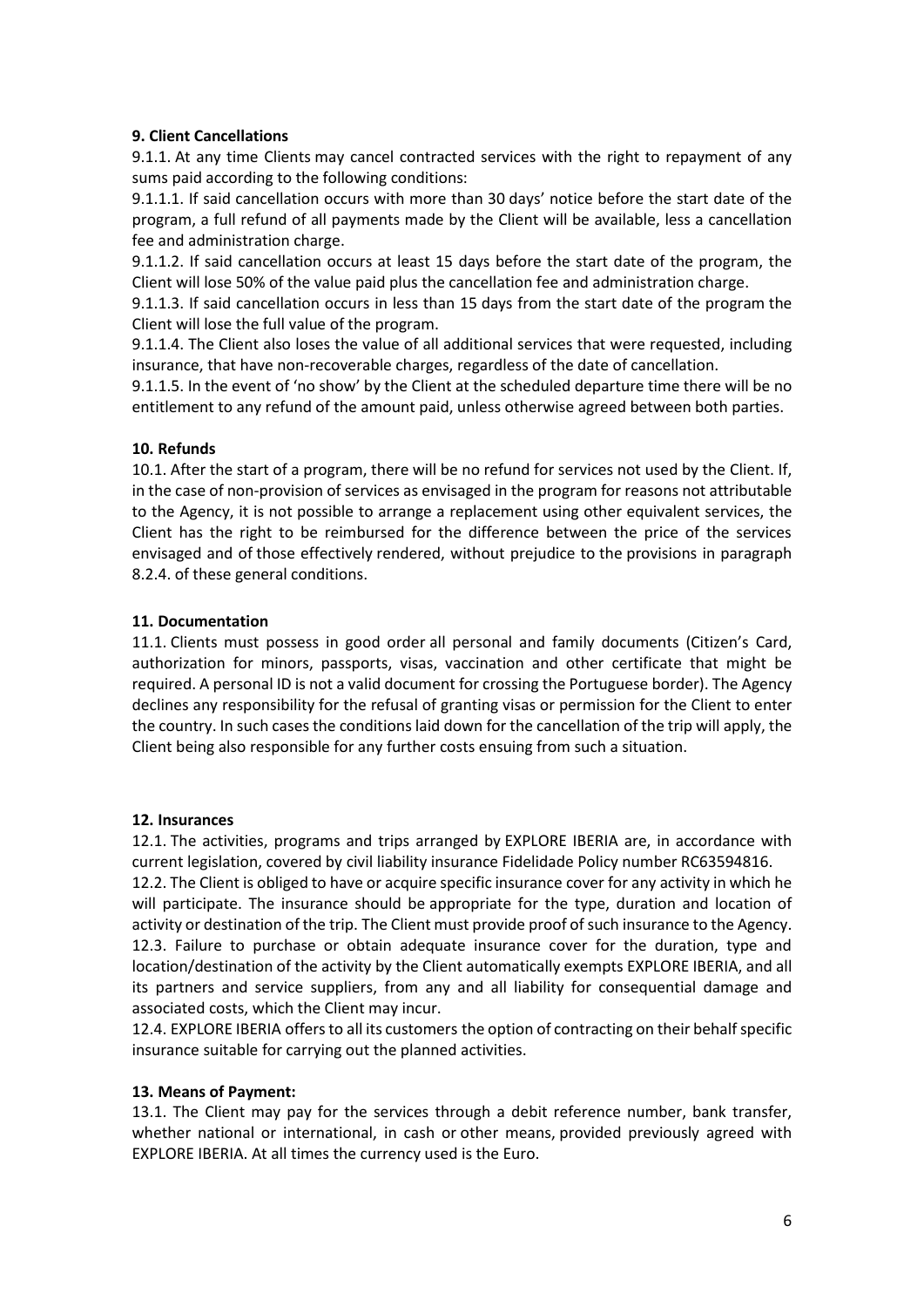13.2. Any costs associated with the method of payment chosen by the Client will always be his responsibility.

## **14. Journey**

14.1. **Timetables and means of transport**: Where programs involve travel by train or bus, the times of departure and arrival will be in accordance with the schedules defined by the carriers. These times may be subject to change. It should be noted that there might always be delays due to reasons outside the control of EXPLORE IBERIA such as strikes, technical problems, natural causes and others for which we cannot accept responsibility.

14.2. After the start of the trip, any requested changes to contracted services for reasons not attributable to the Agency (e.g. extension of stay, change of route, adventure activity) may have prices that do not correspond to those published in the brochure that prompted the hiring.

14.3. **Transfers:** In certain destinations and depending on the terms agreed, airport-hotelairport transfers may not be included.

14.4. **Baggage:** it is understood that carriage of baggage, means all baggage and other personal effects which the Client takes with him, regardless of in which part of a vehicle they are placed, and that such carriage is for the account and risk of the Client. It is recommended that clients be present in all baggage loading and unloading operations. In relation to air, rail, sea or inland waterways baggage transport, the conditions laid down by the carrier shall apply, the passenger ticket being the binding document between passenger and carrier. In case of damage, delay in delivery or loss, the Client should register at the time his complaint to the transport company. Matters concerning the carriage of luggage and the possible consequences resulting from the same, fall outside the scope of the agency management.

14.5 **Local festivals and holidays:** on specific local and national holidays it is possible that transport schedules, opening times for shops, museums, shows, etc., may be changed, including closure without notice. Such circumstances may also affect transit and may prolong transfer times. In the event of access roads being closed to traffic thereby preventing arrival to the hotel door, it will be the responsibility of clients to move their luggage to the hotel.

14.6. **Theft:** EXPLORE IBERIA shall not be liable for any losses that clients may suffer as a consequence of any incident occurring during the trip and stay at destination. In the case of any loss through theft, the Client should inform the local management or police authorities at the place where the theft occurred.

14.7 **Accommodation**: The group, classification and designation of accommodation are defined by specific legislation. With regard to accommodation, the following rules shall apply:

It is the full and sole responsibility of the Client to advise on the number of people (adults and children) who will occupy the accommodation. Should more people than registered in the reservation arrive, those responsible for the management of the accommodation may refuse entry.

The prices shown are per person and are based on sharing a double room. Not all accommodations have triple rooms, in such cases a double room may have an extra bed added, this bed may not be of the same standard and comfort. In the case of rooms equipped with two large beds or double beds this will, in most cases, be considered as a triple room with no added bed.

14.8. **Availability of Accommodation:** As a general rule rooms will be available from 14h on the day of arrival and should be vacated before noon on the day of departure. In the case of tourism developments in rural areas, the delivery of keys is usually made by the owner in a place and at a time indicated by the Agency.

### 14.9. **Material and equipment:**

Provision of all personal materials and equipment necessary for carrying out envisaged activities is the responsibility of the Client. Clients should bring with them all necessary equipment as referred to in the list provided at the time of booking the program or trip. EXPLORE IBERIA is not